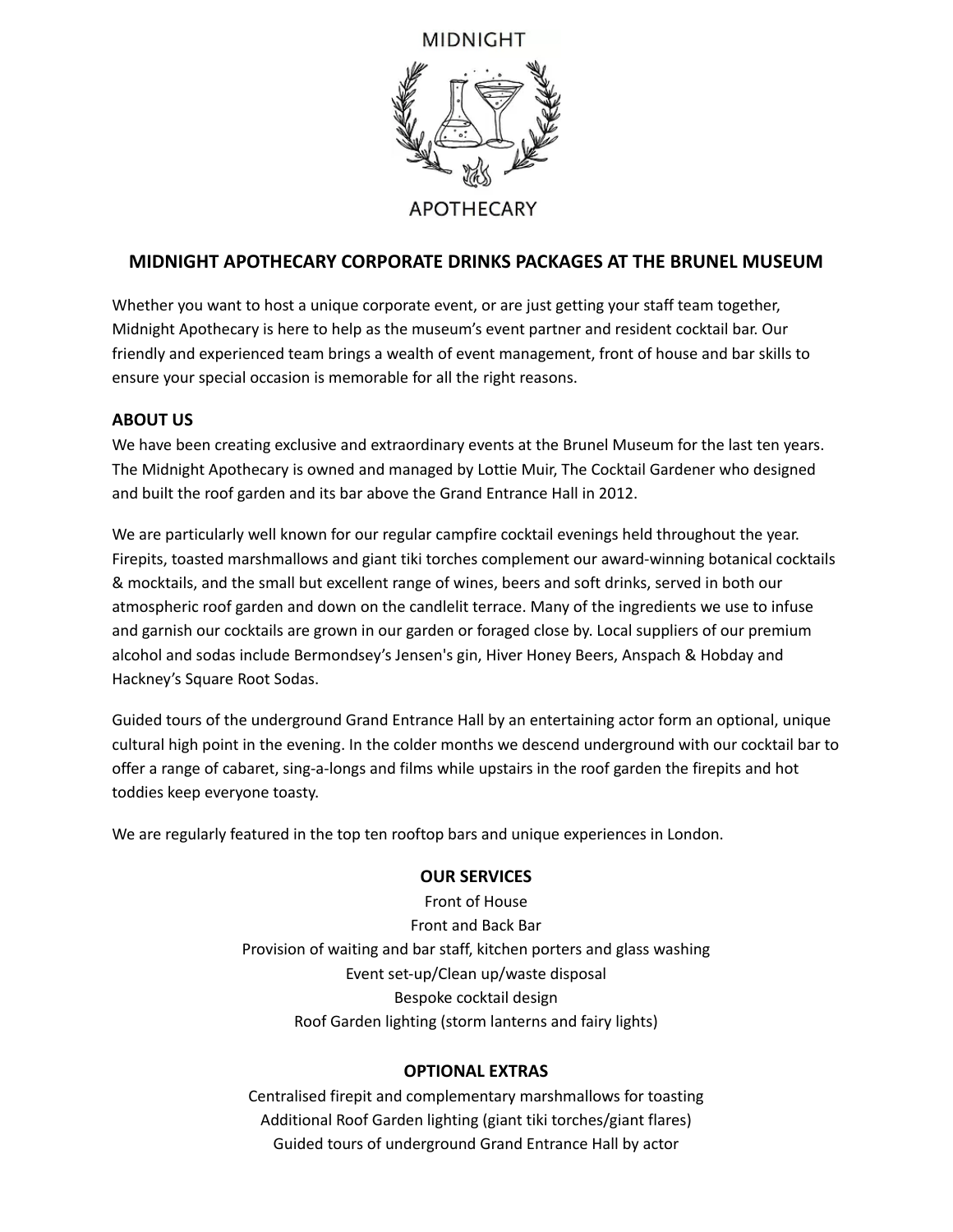#### **THE DEAL**

Whether you want to re-create one of our regular events exclusively for your guests or have something else in mind, we'd be delighted to hear from you. We are currently operating full table service and if you choose to have guests ordering from the menu they will do so via the QR codes placed where they are sat. The garden can accommodate 70 people standing or 50 seated (capacities for the other spaces are in the Venue section at the end of this document).

You can choose from the following options for your event:

- **An open bar** whereby you pay a minimum bar spend tab in advance and guests order from the menu during your event. We keep an eye on spending and let you know when/if the minimum spend has been met. You can then either top up the spend to an amount of your choosing or convert to guests paying for drinks themselves.

- **A paying ba**r whereby you pay 50% of the agreed minimum bar spend when booking and guests then order from the menu during the event. If the overall minimum bar spend is reached at the end of the hire, we return your deposit by bank transfer after the event. If not then we keep the difference.

- **An Open Bar Drinks Package** option (details outlined further below) whereby you have beers/wines/prosecco/spirits & mixers available either on ice to self-serve or with Midnight Apothecary staff service.

- **A mixture of the open or paying bar** but with a welcome cocktail/mocktail and/or glass of fizz per guest in addition.

There are a few terms and conditions that are a prerequisite for your event:

• All alcohol consumed on the premises must be purchased and served through/by Midnight Apothecary.

• Food catering at all events is flexible. You are welcome to provide your own catering or ask us for suggestions of recommended caterers (we are currently partnering with The Pizza Room Surrey Quays). Please note there are currently no oven, grill or warming facilities at the Museum and very limited fridge and prep space. It is the responsibility of the hirer/caterer to ensure that all food waste is cleared & disposed of by the end of the session.

• We require a deposit of 50% of the agreed minimum spend payable when you confirm your booking whatever your choice of spend/package. The full balance is either payable prior to the start of your event if it is an open bar OR payable via drinks bought by guests during the event if you have a paying bar. T&Cs will apply & be signed for by the hirer on confirmation of booking.

• Separately there is a venue hire fee to be paid to the Brunel Museum. This applies to ALL hires and the amount is dependent on your hire days/times. Please visit https://www.thebrunelmuseum.com/venue-hire for more information.

# **STANDARD MINIMUM SPEND PRICING (INCLUSIVE OF VAT) for HIRE AND USE OF \*ROOF GARDEN ON THURSDAY NIGHTS, 5-10PM ONLY:**

**UP TO 30 GUESTS** between 1 May and 20 December our minimum spend for alcohol/bar services during exclusive hire is £1500. A separate venue hire fee of £480 is payable to the Museum for use of the Roof Garden.

**UP TO 50 GUESTS** between 1 May and 20 December our minimum spend for alcohol/bar services during exclusive hire is £2500. A separate venue hire fee of £480 is payable to the Museum for use of the Roof Garden.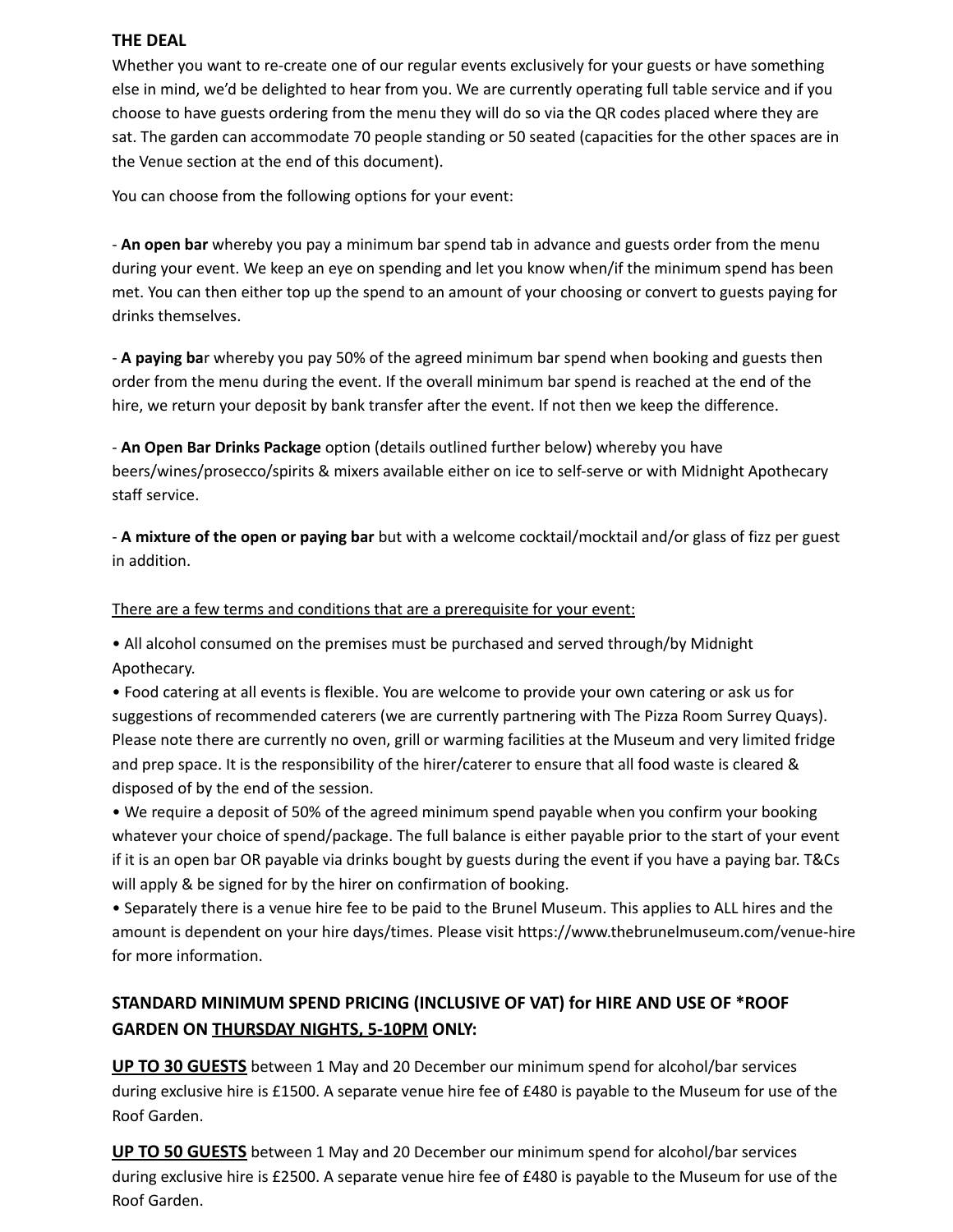**\*UP TO 100 GUESTS** between 1 May and 20 December our minimum spend for alcohol/bar services is £3500. A separate venue hire fee of £550 is payable to the Museum for use of the Roof Garden and the Ground Floor Terrace (\*both spaces would need to be hired to accommodate this number).

Please let us know if you would like to run your event on one of our premium evenings (Friday/Saturday) as there are different prices for that.

## **WHAT'S INCLUDED**

Everything in the 'Our Services' section

### **OPTIONAL EXTRAS (INCLUSIVE OF VAT)**

- **Centralised firepit** in the roof garden or on the Terrace with kiln-dried logs, kindling and someone to light & manage it, plus complementary marshmallows & bamboo marshmallow toasting sticks for each guest - **£150**
- **● S'mores kits** (marshmallows, biscuits, bamboo toasting sticks)/Vegan s'mores kits (vegan marshmallows, vegan cookies, vegan chocolate bar, bamboo toasting sticks) - **£2.50 per person**
- **● Additional Roof Garden lighting** (X7 giant tiki torches) **£70**
- **● Guided tour** of Brunel's underground Grand Entrance Hall by actor **£50**
- **● 6ftx4ft Trestle table** available if bringing your own food or snacks (you/the caterer would need to provide tablecloth, napkins, cutlery, plates & be responsible for clearing up/putting waste into bags) - **£Free**

## **MIDNIGHT APOTHECARY OPEN BAR DRINKS PACKAGES**

| Package              | <b>BRONZE package</b>             | <b>SILVER package</b> | <b>GOLD package</b>  |
|----------------------|-----------------------------------|-----------------------|----------------------|
|                      | <b>PACKAGE</b>                    | <b>PACKAGE</b>        | <b>PACKAGE</b>       |
|                      | <b>INCLUDES:</b>                  | <b>INCLUDES:</b>      | <b>INCLUDES:</b>     |
|                      |                                   |                       |                      |
|                      | Bottled beers,                    | Local bottled beers,  | Local bottled beers, |
|                      | spirits & mixers,                 | premium spirits &     | premium spirits &    |
|                      | wines,                            | mixers,               | mixers,              |
|                      | prosecco                          | organic wines,        | organic wines,       |
|                      |                                   | prosecco              | prosecco,            |
|                      |                                   |                       | personalised         |
|                      |                                   |                       | botanical cocktails  |
| <b>No. of Guests</b> | Price per head/4 hours of service |                       |                      |
| 25-50                | £26.50                            | £38.50                | £56.95               |
| 51-100               | £24.50                            | £33.75                | £48.50               |
| 101-140              | £22.75                            | £31.50                | £43.50               |

# **(4 hours' service Roof Garden or Terrace)**

You can extend/decrease the time if required. Please do not hesitate to contact us for details. Premium spirits: Jensen's Bermondsey Dry, Jensen's Old Tom, Mount Gay Rum.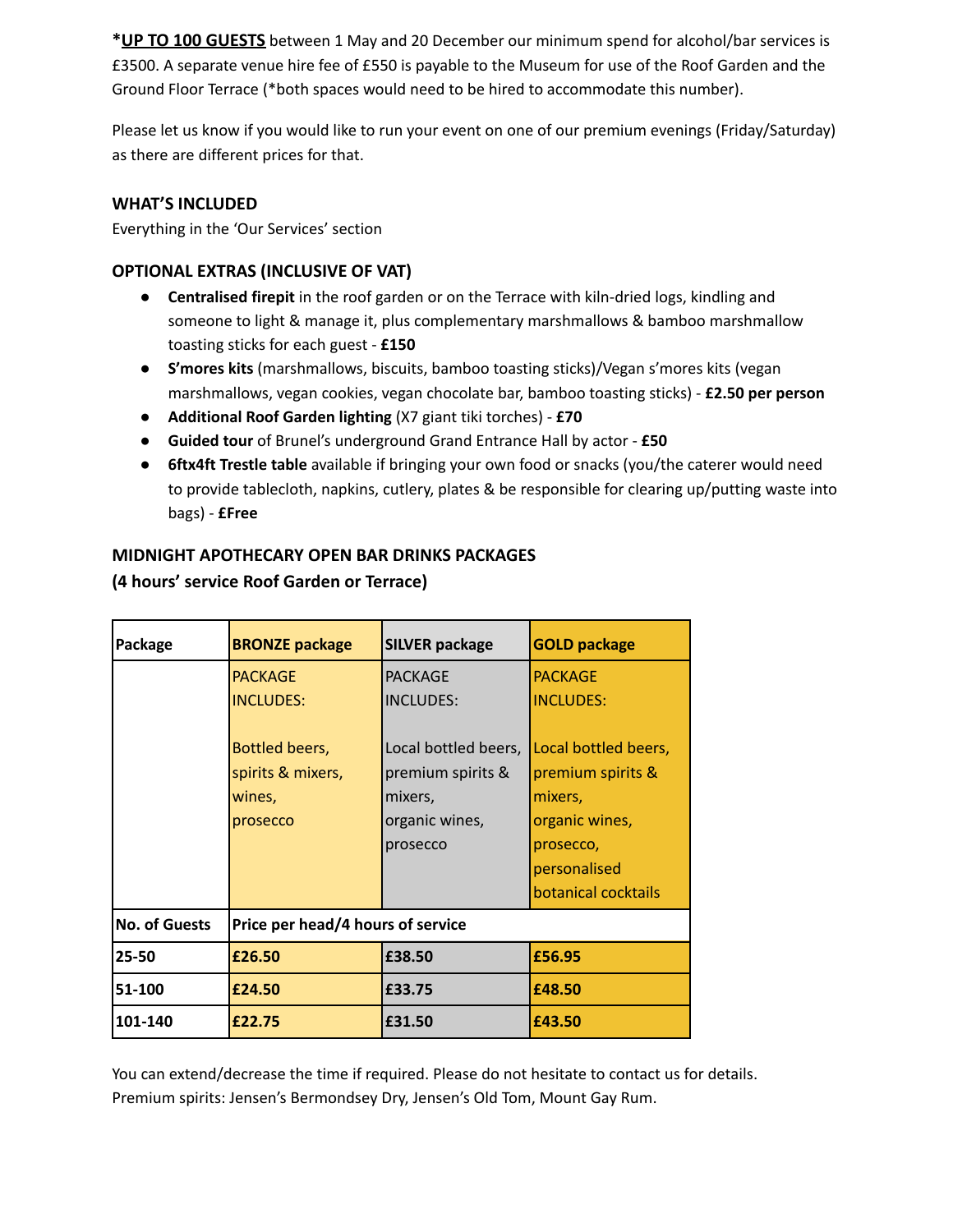#### **BAR PACKAGES**

We are of course delighted to offer you a bespoke package based on the following drinks prices: Cocktails: £9.50 Bottles of beer: £5 Glass of red, white or rose wine (175ml): £5.50 Glass of prosecco (125ml): £6.50 Bottle of red, white: £21 Bottle of rose wine: £22 Bottle of prosecco: £30

Welcome cocktail/mocktail and/or welcome glass of fizz prices are based on the bespoke bar package prices above.

### **LOCATION**

The Brunel Museum is situated moments from the river Thames in the historic, cobbled street-lined Rotherhithe Village, SE16 4NF, overlooking Wapping. It is two minutes' walk from Rotherhithe Overground station and a 7 minute walk from Canada Water station (Jubilee line) .

### **THE VENUE**

The Brunel Museum is on the site of the Thames Tunnel, one of the city's Victorian engineering masterpieces. It was opened in 1843 as the world's first tunnel under a navigable river. Regarded as "the eighth wonder of the world" at the time, it was one of London's leading tourist attractions. Although designed by Marc Brunel, it was the first major project worked on by his more famous son, Isambard Kingdom Brunel.

**Hours:** 10pm event finish, guests exit by 10.30pm.

**Music:** None permitted (we are situated in a residential area)

**Weather:** We are an outdoor bar with no rain cover. We usually manage any showers by guests bringing umbrellas. In the event of very bad weather we would move your Roof Garden event inside the Engine House where possible and set up the bar, tables/chairs inside. We would only cancel an event if prolonged heavy rain/winds are forecast and it was not possible to move the event inside. You are welcome to erect an appropriately sized gazebo whatever the weather in the centre of the Roof Garden, and/or outside the Barn Doors if you wish - let us know if this is a part of your plan.

### **The Roof Garden**

Directly above the underground Grand Entrance Hall lies our beautiful apothecary roof garden. It is 15ft above ground level reached by a narrow flight of stairs. It contains a wealth of beautiful and unusual herbs in our raised beds and houses our permanent cocktail bar, a centralised sundial and site of our firepit. There are tree stump stools dotted about for seating/tables and wooden benches attached to the perimeter railings. We illuminate the garden at night with tiki torches, storm lanterns and fairy lights.

Capacity: 70 standing, 50 seated.

Facilities: cocktail bar, firepits, small food serving counter top (1.2m x 80cm) Lighting: giant candle flares/giant tiki torches, storm lanterns, fairy lights

### **The Engine House**

The beautiful brick Engine House with its iconic chimney houses the current small museum collection in the upper gallery, while the mezzanine houses the shop. The lower mezzanine houses the remainder of the collection, the small kitchen, toilets (two unisex toilets) and barn doors leading onto the back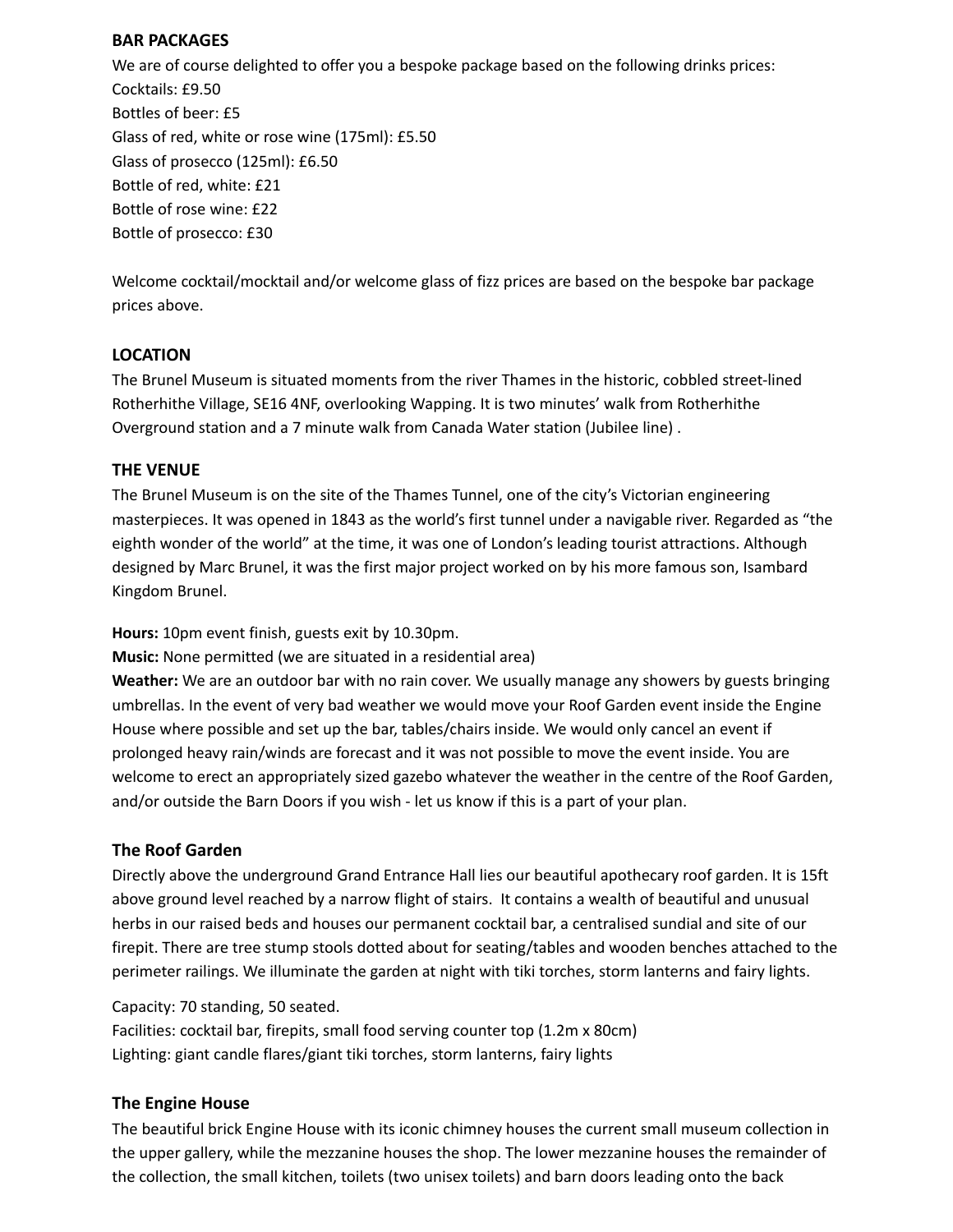entrance of the museum at street level. Food trucks or additional portable toilets can be sited outside the barn doors.

Capacity: 60 standing. Power: 100amp supply Facilities: two unisex toilets (one wheelchair accessible), small kitchen (no heating/warming facilities), small fridge

## **The Terrace**

The brick-floored, tree-lined terrace has indirect views of the Thames and is surrounded by attractive edible herb plant boxes. Our second cocktail bar is housed on the terrace enabling us to serve standing or seated drinks receptions.

Capacity: 150 standing, 110 seated theatre style, 50 seated cabaret style Power: 100amp supply via extension cable from Engine House Lighting: festoon lights on bar, candles on tables, fairy lights in flower beds & around trees

Should you wish to hire any other part of the Museum (eg the Tunnel Shaft), require hire prices for the Terrace and/or Engine House, or want to hire for a non-Midnight Apothecary based event please email Alicja at [event@thebrunelmuseum.com](mailto:event@thebrunelmuseum.com) for more information.

#### **HOW TO BOOK**

Please confirm the following in an email to [lottie@themidnightapothecary.co.uk](mailto:lottie@themidnightapothecary.co.uk)

- Date, time, number of guests
- Type of min bar spend/package
- Arrival time of lead guest + whether guests will arrive all together or in stages
- Confirm optional extras (if applicable) firepit & marshmallows, s'mores kits, giant tiki torches, tour, extra trestle table
- Food: let us know when you expect delivery from your caterer & the arrangements for waste disposal
- Correct details for invoicing/Bank details for returning deposit (if applicable)
- Contact phone number

We'd be delighted to discuss your plans to make your event perfect. Please email us with any other questions or requests.

# **A note about dogs, smoking, mobility access & music…!**

### **Dogs**

We love dogs here at the Midnight Apothecary and are very happy for you to bring well-behaved canine friends to your event. Dogs must be kept on a lead at all times as the Garden gate needs to remain open for staff access. Water bowls/complementary dog biscuits are available on request.

### **The Roof Garden**

The area behind the bar and also the steps up to our storage sheds are for staff only. The Roof Garden is fully maintained throughout the year but we will make sure that any gardening implements left in situ are as unobtrusive as possible during your hire. We ask that all guests respect the contents of the raised beds and special care needs to be taken around the firepit & central sundial. We strongly encourage 'scratch and sniff' to acquaint everyone with the magnificent abundance of herbs and flowers in the garden. Our Midnight Apothecary staff team will be happy to assist should you require it.